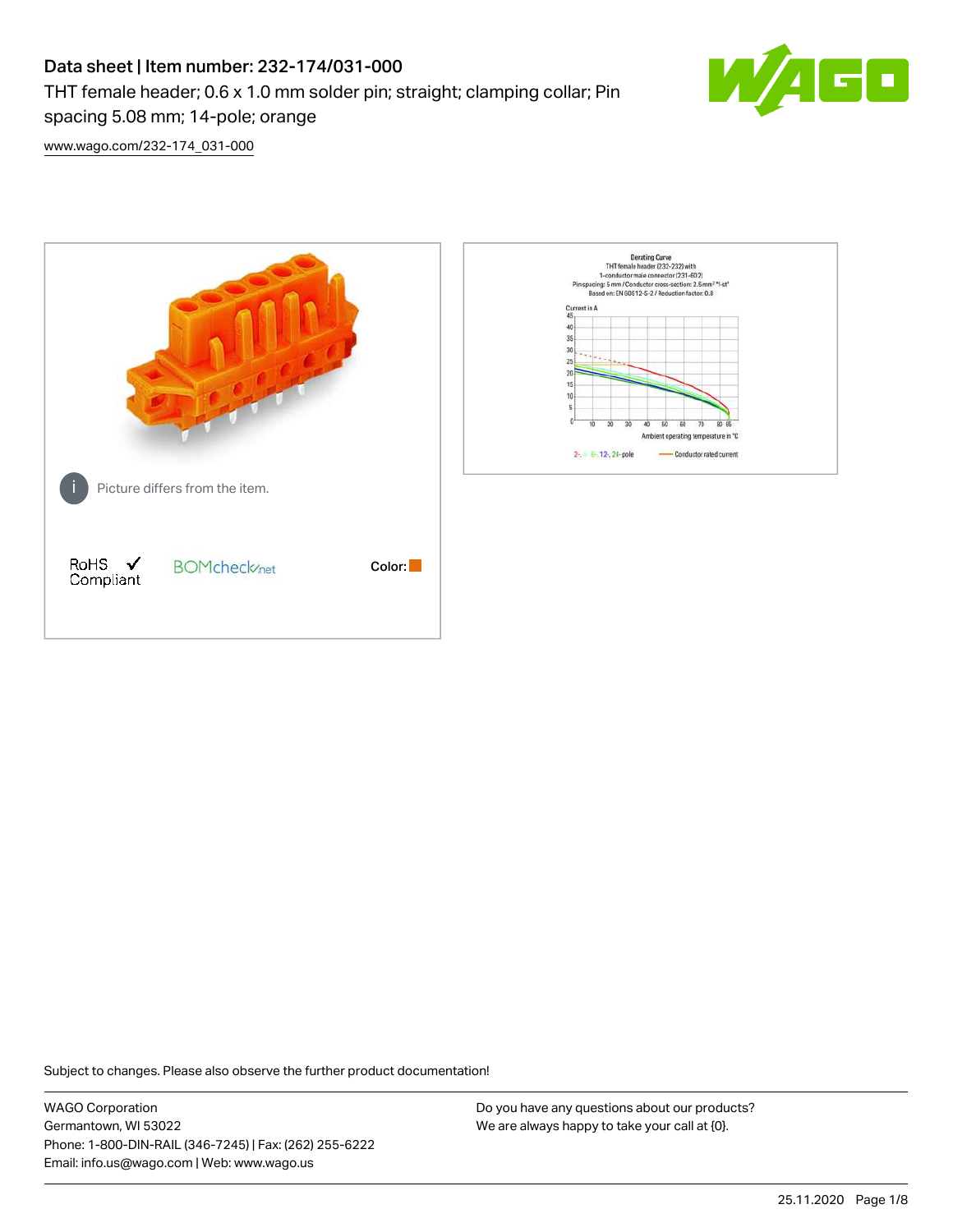



#### Item description

- $\blacksquare$ Horizontal or vertical PCB mounting via straight or angled solder pins
- П For board-to-board and board-to-wire connections
- $\blacksquare$ Touch-proof PCB outputs
- $\blacksquare$ Easy-to-identify PCB inputs and outputs
- $\blacksquare$ With coding fingers

#### Safety information 1:

The MCS - MULTI CONNECTION SYSTEM includes connectors without breaking capacity in accordance with DIN EN 61984. When used as intended, these connectors must not be connected/disconnected when live or under load. The circuit design should ensure header pins, which can be touched, are not live when unmated.

# Data Electrical data

Subject to changes. Please also observe the further product documentation!

WAGO Corporation Germantown, WI 53022 Phone: 1-800-DIN-RAIL (346-7245) | Fax: (262) 255-6222 Email: info.us@wago.com | Web: www.wago.us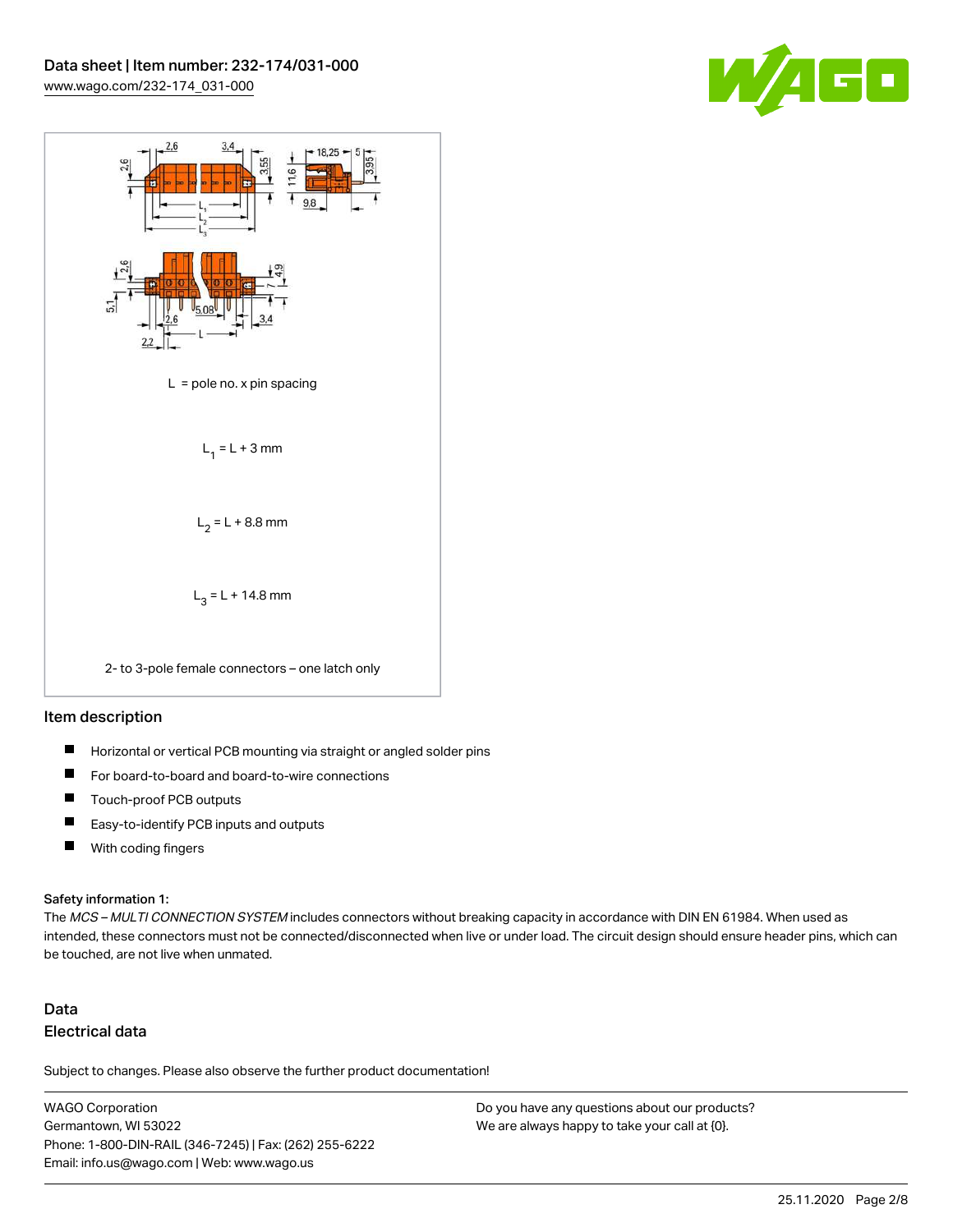

# Ratings per IEC/EN 60664-1

| Ratings per                 | IEC/EN 60664-1                                                        |
|-----------------------------|-----------------------------------------------------------------------|
| Rated voltage (III / 3)     | 320 V                                                                 |
| Rated surge voltage (III/3) | 4 <sub>k</sub> V                                                      |
| Rated voltage (III/2)       | 320 V                                                                 |
| Rated surge voltage (III/2) | 4 <sub>k</sub> V                                                      |
| Nominal voltage (II/2)      | 630 V                                                                 |
| Rated surge voltage (II/2)  | 4 <sub>k</sub> V                                                      |
| Rated current               | 12A                                                                   |
| Legend (ratings)            | $(III / 2)$ $\triangle$ Overvoltage category III / Pollution degree 2 |

# Ratings per UL 1059

| Approvals per                  | UL 1059 |
|--------------------------------|---------|
| Rated voltage UL (Use Group B) | 300 V   |
| Rated current UL (Use Group B) | 15 A    |
| Rated voltage UL (Use Group D) | 300 V   |
| Rated current UL (Use Group D) | 10A     |

# Ratings per UL 1977

| Rated voltage UL 1977 | 600 <sup>V</sup><br>. |
|-----------------------|-----------------------|
| Rated current UL 1977 |                       |

# Ratings per CSA

| Approvals per                   | CSA   |
|---------------------------------|-------|
| Rated voltage CSA (Use Group B) | 300 V |
| Rated current CSA (Use Group B) | 15 A  |
| Rated voltage CSA (Use Group D) | 300 V |
| Rated current CSA (Use Group D) | 10 A  |

# Connection data

| Pole No.                          | 14 |
|-----------------------------------|----|
| Total number of connection points | 14 |
| Total number of potentials        | 14 |
| Number of connection types        |    |
| Number of levels                  |    |

Subject to changes. Please also observe the further product documentation!

| <b>WAGO Corporation</b>                                | Do you have any questions about our products? |
|--------------------------------------------------------|-----------------------------------------------|
| Germantown, WI 53022                                   | We are always happy to take your call at {0}. |
| Phone: 1-800-DIN-RAIL (346-7245)   Fax: (262) 255-6222 |                                               |
| Email: info.us@wago.com   Web: www.wago.us             |                                               |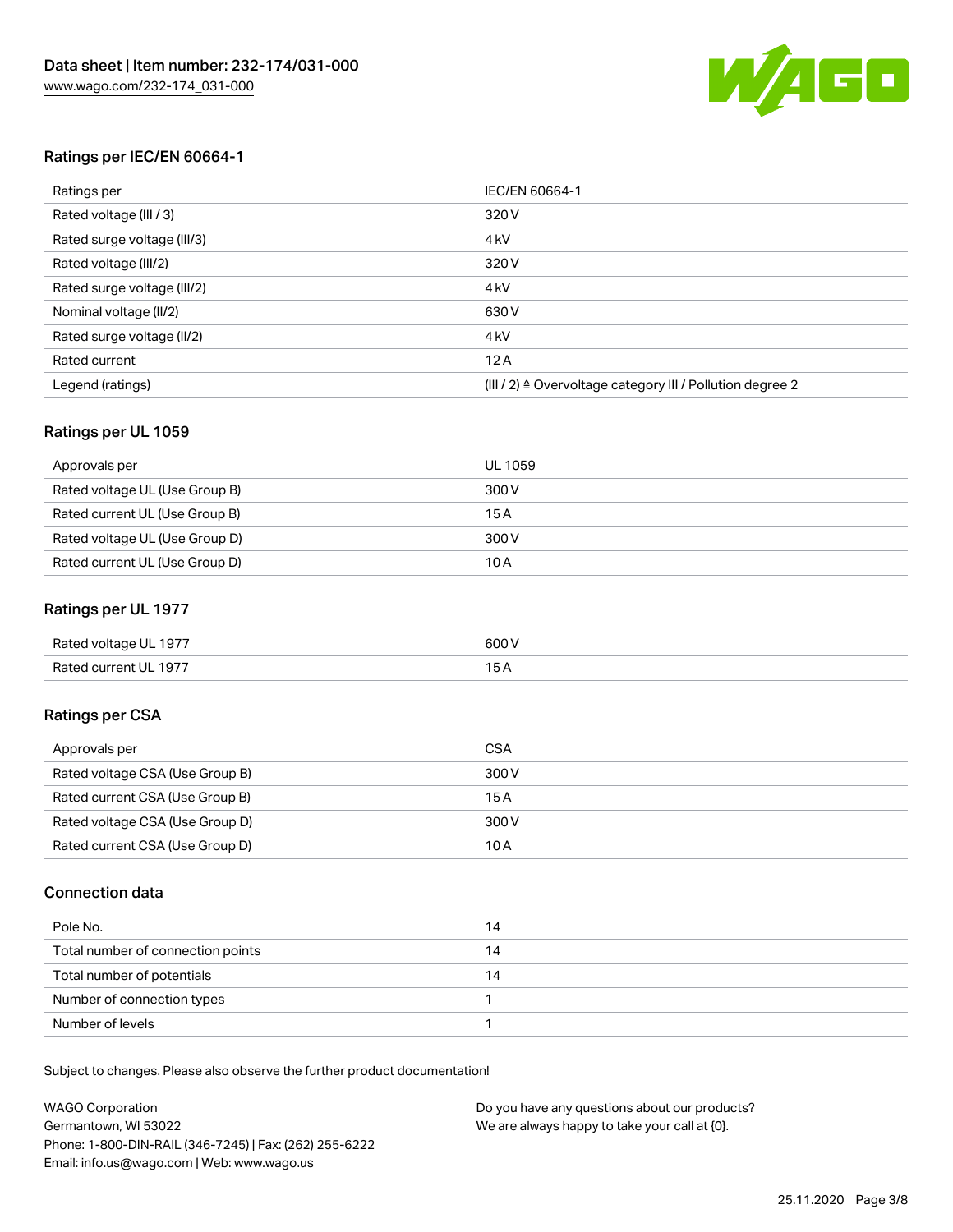

# Physical data

| Pin spacing                          | 5.08 mm / 0.2 inch    |
|--------------------------------------|-----------------------|
| Width                                | 85.92 mm / 3.383 inch |
| Height                               | 23.25 mm / 0.915 inch |
| Height from the surface              | 18.25 mm / 0.719 inch |
| Depth                                | 11.6 mm / 0.457 inch  |
| Solder pin length                    | $5 \,\mathrm{mm}$     |
| Solder pin dimensions                | $0.6 \times 1$ mm     |
| Drilled hole diameter with tolerance | $1.3$ $(+0.1)$ mm     |

# Mechanical data

| Mounting type | Mounting flange       |
|---------------|-----------------------|
| Mounting type | Feed-through mounting |
|               | Panel mounting        |

# Plug-in connection

| Contact type (pluggable connector) | Female connector/socket |
|------------------------------------|-------------------------|
| Connector (connection type)        | for PCB                 |
| Mismating protection               | No                      |
| Mating direction to the PCB        | 90°                     |

# PCB contact

| PCB contact                         | THT                                        |
|-------------------------------------|--------------------------------------------|
| Solder pin arrangement              | over the entire female connector (in-line) |
| Number of solder pins per potential |                                            |

# Material Data

| Color                       | orange            |
|-----------------------------|-------------------|
| Material group              |                   |
| Insulation material         | Polyamide (PA66)  |
| Flammability class per UL94 | V0                |
| Contact material            | Copper alloy      |
| Contact plating             | tin-plated        |
| Fire load                   | 0.218 MJ          |
| Weight                      | 12.7 <sub>g</sub> |

Subject to changes. Please also observe the further product documentation!

| <b>WAGO Corporation</b>                                | Do you have any questions about our products? |
|--------------------------------------------------------|-----------------------------------------------|
| Germantown, WI 53022                                   | We are always happy to take your call at {0}. |
| Phone: 1-800-DIN-RAIL (346-7245)   Fax: (262) 255-6222 |                                               |
| Email: info.us@wago.com   Web: www.wago.us             |                                               |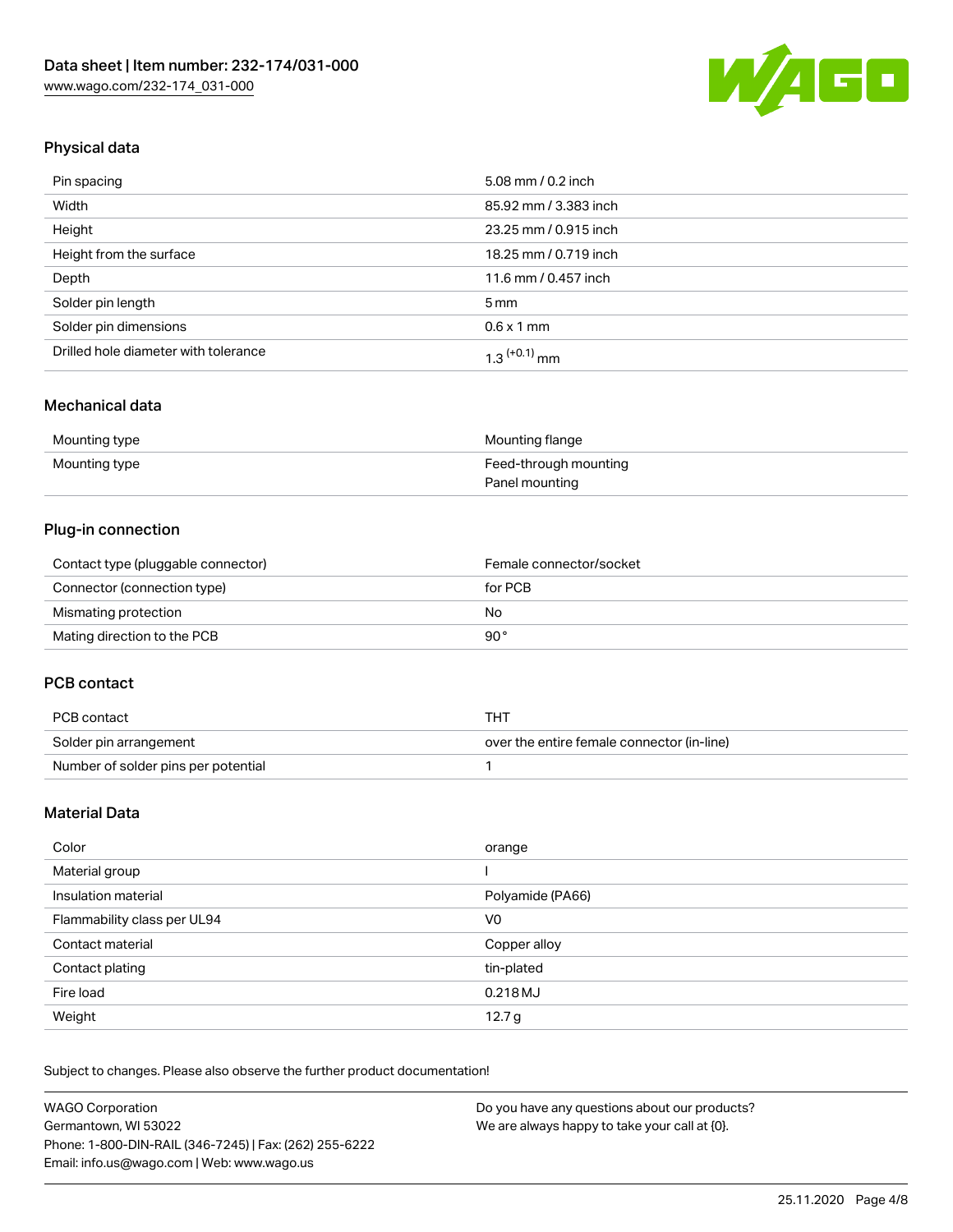

#### Environmental Requirements

| Limit temperature range | +85 °C<br>-60 |
|-------------------------|---------------|
|-------------------------|---------------|

#### Commercial data

| Product Group         | 3 (Multi Conn. System) |
|-----------------------|------------------------|
| Packaging type        | <b>BOX</b>             |
| Country of origin     | DE.                    |
| <b>GTIN</b>           | 4044918624336          |
| Customs tariff number | 85366990990            |

#### Approvals / Certificates

#### Ship Approvals

| Logo               | Approval                                  | <b>Additional Approval Text</b> | Certificate<br>name                 |
|--------------------|-------------------------------------------|---------------------------------|-------------------------------------|
| ABS.               | <b>ABS</b><br>American Bureau of Shipping | $\overline{\phantom{a}}$        | $19 -$<br>HG15869876-<br><b>PDA</b> |
| 遡<br><b>BUREAU</b> | BV<br>Bureau Veritas S.A.                 | <b>IEC 60998</b>                | 11915/D0 BV                         |

#### UL-Approvals

| Logo                       | Approval                                    | <b>Additional Approval Text</b> | Certificate<br>name |
|----------------------------|---------------------------------------------|---------------------------------|---------------------|
| $\boldsymbol{\mathcal{A}}$ | UL<br>UL International Germany GmbH         | <b>UL 1977</b>                  | E45171              |
|                            | <b>UR</b><br>Underwriters Laboratories Inc. | <b>UL 1059</b>                  | E45172<br>sec. 18   |

## **Counterpart**



## Item no.231-644

1-conductor male connector; 2.5 mm²; Pin spacing 5.08 mm; 14-pole; 2,50 mm²; orange [www.wago.com/231-644](https://www.wago.com/231-644)

Subject to changes. Please also observe the further product documentation!

WAGO Corporation Germantown, WI 53022 Phone: 1-800-DIN-RAIL (346-7245) | Fax: (262) 255-6222 Email: info.us@wago.com | Web: www.wago.us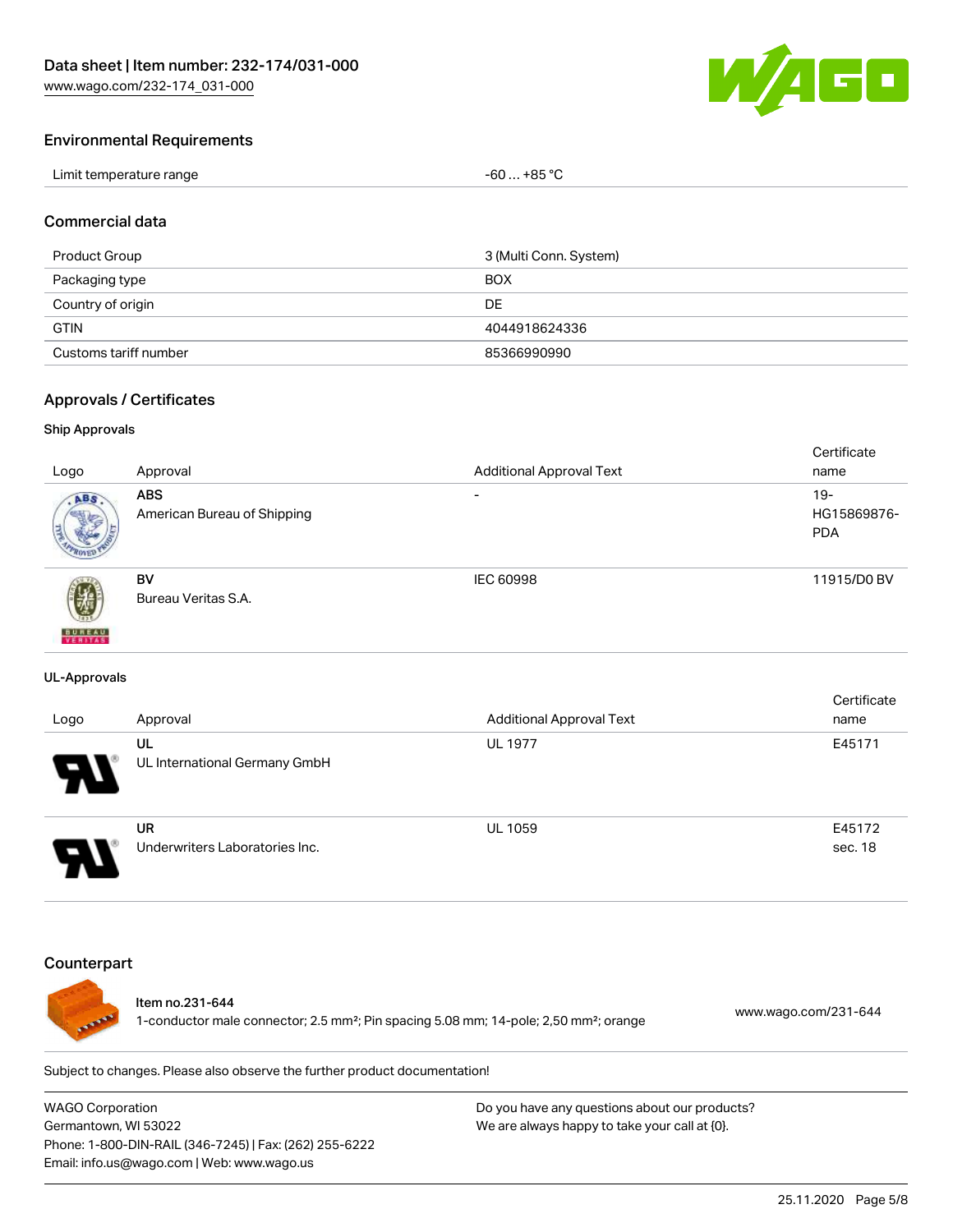

# Compatible products

| assembling |                                                                                                                            |                      |
|------------|----------------------------------------------------------------------------------------------------------------------------|----------------------|
|            | Item no.: 231-194<br>Self-tapping screw; B 2.2x13, fixing hole 1.8 mm $\varnothing$                                        | www.wago.com/231-194 |
|            | Item no.: 231-195<br>Screw with nut; M2x12; for fixing element                                                             | www.wago.com/231-195 |
|            | Item no.: 231-295<br>Screw with nut                                                                                        | www.wago.com/231-295 |
| check      |                                                                                                                            |                      |
|            | Item no.: 210-136<br>Test plug; 2 mm $\varnothing$ ; with 500 mm cable                                                     | www.wago.com/210-136 |
|            | Item no.: 210-137<br>Test plug; 2.3 mm $\varnothing$ ; with 500 mm cable                                                   | www.wago.com/210-137 |
|            | Item no.: 231-661<br>Test plugs for female connectors; for 5 mm and 5.08 mm pin spacing; 2,50 mm <sup>2</sup> ; light gray | www.wago.com/231-661 |

# Downloads

Documentation

Phone: 1-800-DIN-RAIL (346-7245) | Fax: (262) 255-6222

Email: info.us@wago.com | Web: www.wago.us

| <b>Additional Information</b>                                                                                                                                          |                                               |               |          |
|------------------------------------------------------------------------------------------------------------------------------------------------------------------------|-----------------------------------------------|---------------|----------|
| Technical explanations                                                                                                                                                 | Apr 3, 2019                                   | pdf<br>3.6 MB | Download |
|                                                                                                                                                                        |                                               |               |          |
| <b>CAD files</b>                                                                                                                                                       |                                               |               |          |
| CAD data                                                                                                                                                               |                                               |               |          |
| 2D/3D Models 232-174/031-000                                                                                                                                           |                                               | <b>URL</b>    | Download |
| <b>CAE</b> data                                                                                                                                                        |                                               |               |          |
| EPLAN Data Portal 232-174/031-000                                                                                                                                      |                                               | URL           | Download |
| ZUKEN Portal 232-174/031-000                                                                                                                                           |                                               | URL           | Download |
| <b>PCB Design</b>                                                                                                                                                      |                                               |               |          |
| Symbol and Footprint 232-174/031-000                                                                                                                                   |                                               | URL           | Download |
| CAx data for your PCB design, consisting of "schematic symbols and PCB footprints",<br>allow easy integration of the WAGO component into your development environment. |                                               |               |          |
| Subject to changes. Please also observe the further product documentation!                                                                                             |                                               |               |          |
| <b>WAGO Corporation</b>                                                                                                                                                | Do you have any questions about our products? |               |          |
| Germantown, WI 53022                                                                                                                                                   | We are always happy to take your call at {0}. |               |          |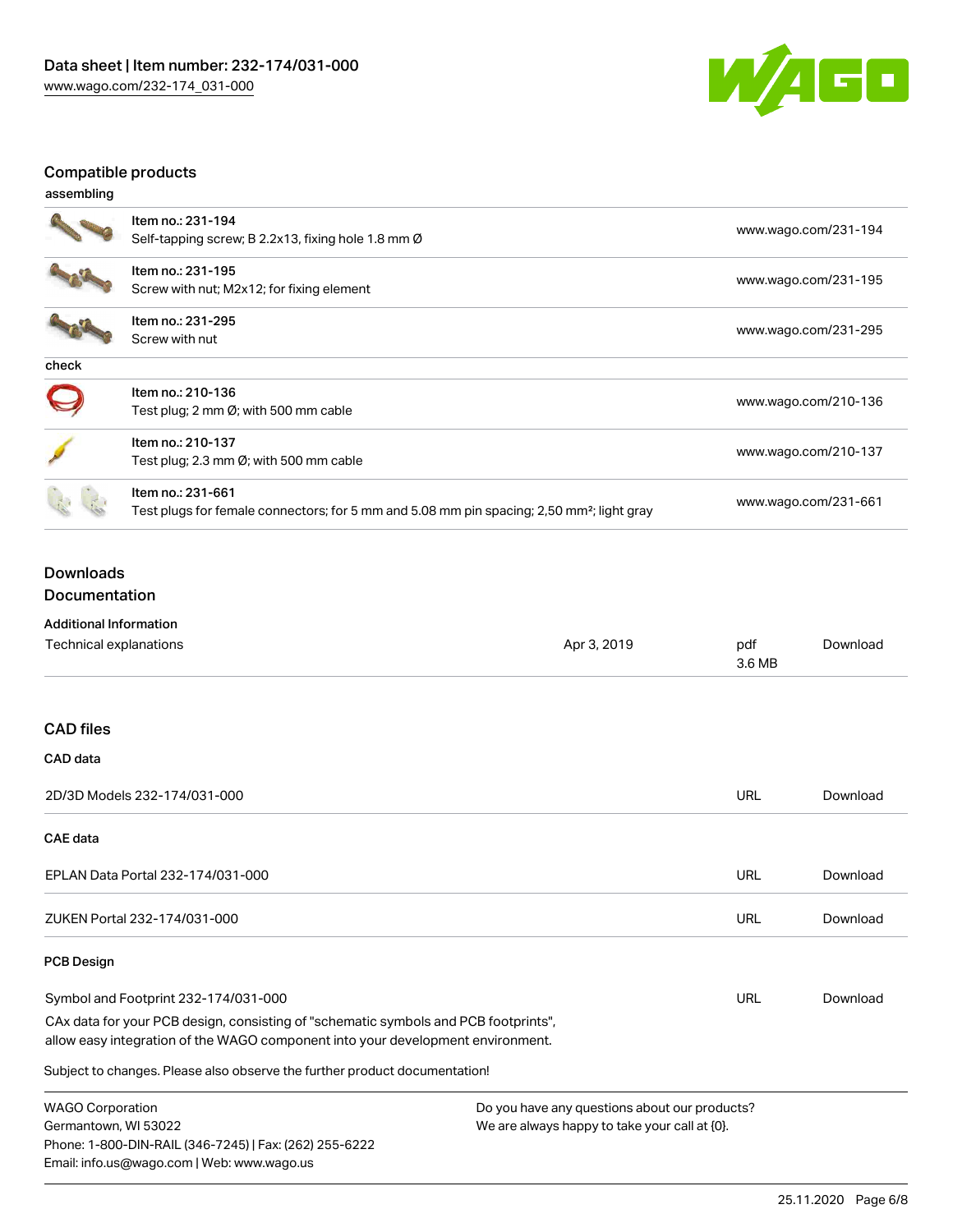#### Supported formats:

- $\blacksquare$ Accel EDA 14 & 15
- $\blacksquare$ Altium 6 to current version
- $\blacksquare$ Cadence Allegro
- $\blacksquare$ **DesignSpark**
- $\blacksquare$ Eagle Libraries
- $\blacksquare$ KiCad
- $\blacksquare$ Mentor Graphics BoardStation
- $\blacksquare$ Mentor Graphics Design Architect
- $\blacksquare$ Mentor Graphics Design Expedition 99 and 2000
- $\blacksquare$ OrCAD 9.X PCB and Capture
- $\blacksquare$ PADS PowerPCB 3, 3.5, 4.X, and 5.X
- $\blacksquare$ PADS PowerPCB and PowerLogic 3.0
- $\blacksquare$ PCAD 2000, 2001, 2002, 2004, and 2006
- $\blacksquare$ Pulsonix 8.5 or newer
- $\blacksquare$ STL
- 3D STEP П
- $\blacksquare$ TARGET 3001!
- $\blacksquare$ View Logic ViewDraw
- $\blacksquare$ Quadcept
- Zuken CadStar 3 and 4  $\blacksquare$
- Zuken CR-5000 and CR-8000 П

PCB Component Libraries (EDA), PCB CAD Library Ultra Librarian

# Installation Notes

Application

Subject to changes. Please also observe the further product documentation!

WAGO Corporation Germantown, WI 53022 Phone: 1-800-DIN-RAIL (346-7245) | Fax: (262) 255-6222 Email: info.us@wago.com | Web: www.wago.us